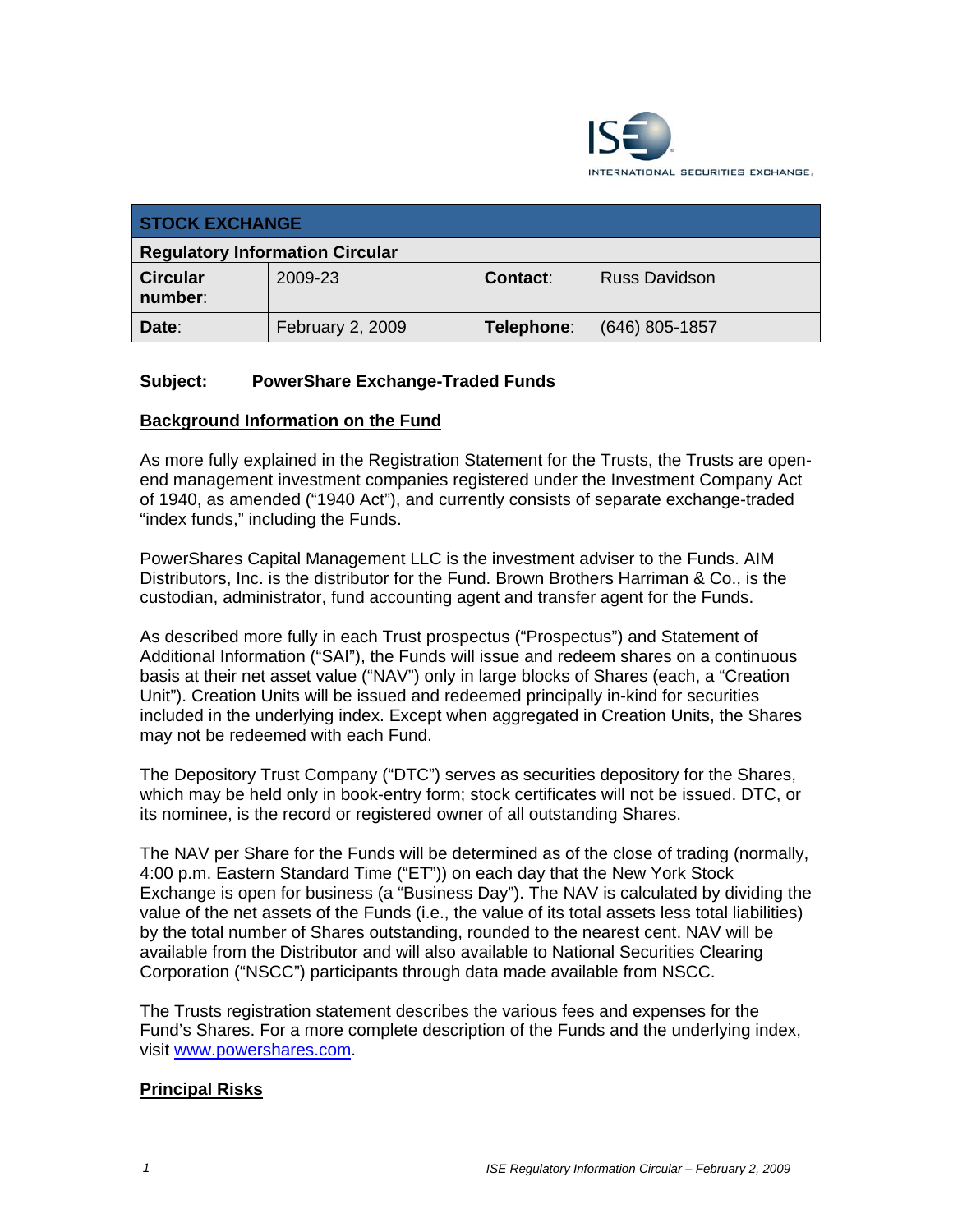Interested persons are referred to the Prospectus for a description of risks associated with an investment in the Shares. These risks include the risk that a Fund's return may not match the return of its index for a number of reasons including the incursion by a Fund of operating expenses and costs not applicable to its index. In addition, as noted in the Prospectus, the Shares may trade at market prices that may differ from their NAV. The NAV of the Shares will fluctuate with changes in the market value of the Fund's holdings. The market prices of the Shares will fluctuate in accordance with changes in NAV as well as the supply and demand for the Shares on the Exchange.

### **Exchange Rules Applicable to Trading in the Shares**

The Shares are considered equity securities, thus rendering trading in the Shares subject to the Exchange's existing rules governing the trading of equity securities.

## **Trading Hours**

Trading in the shares on ISE is on a UTP basis and is subject to ISE equity trading rules. The shares will trade from 8:00 a.m. until 8:00 p.m. Eastern Time. Equity EAMs trading the shares during the Extended Market Sessions are exposed to the risk of the lack of the calculation or dissemination of underlying index value or intraday indicative value ("IIV"). For certain derivative securities products, an updated underlying index value or IIV may not be calculated or publicly disseminated in the Extended Market hours. Since the underlying index value and IIV are not calculated or widely disseminated during Extended Market hours, an investor who is unable to calculate implied values for certain derivative securities products during Extended Market hours may be at a disadvantage to market professionals.

## **Trading Halts**

ISE will halt trading in the Shares of a Trust in accordance with ISE Rule 2101(a)(2)(iii). The grounds for a halt under this Rule include a halt by the primary market because it stops trading the Shares and/or a halt because dissemination of the IIV or applicable currency spot price has ceased, or a halt for other regulatory reasons. In addition, ISE will stop trading the Shares of a Trust if the primary market de-lists the Shares.

#### **Delivery of a Prospectus**

Pursuant to federal securities laws, investors purchasing Shares must receive a prospectus prior to or concurrently with the confirmation of a transaction. Investors purchasing Shares directly from the Fund (by delivery of the Deposit Amount) must also receive a prospectus.

Prospectuses may be obtained through the Distributor or on the Fund's website. The Prospectus does not contain all of the information set forth in the registration statement (including the exhibits to the registration statement), parts of which have been omitted in accordance with the rules and regulations of the SEC. For further information about the Fund, please refer to the Trust's registration statement.

#### **Exemptive, Interpretive and No-Action Relief Under Federal Securities Regulations**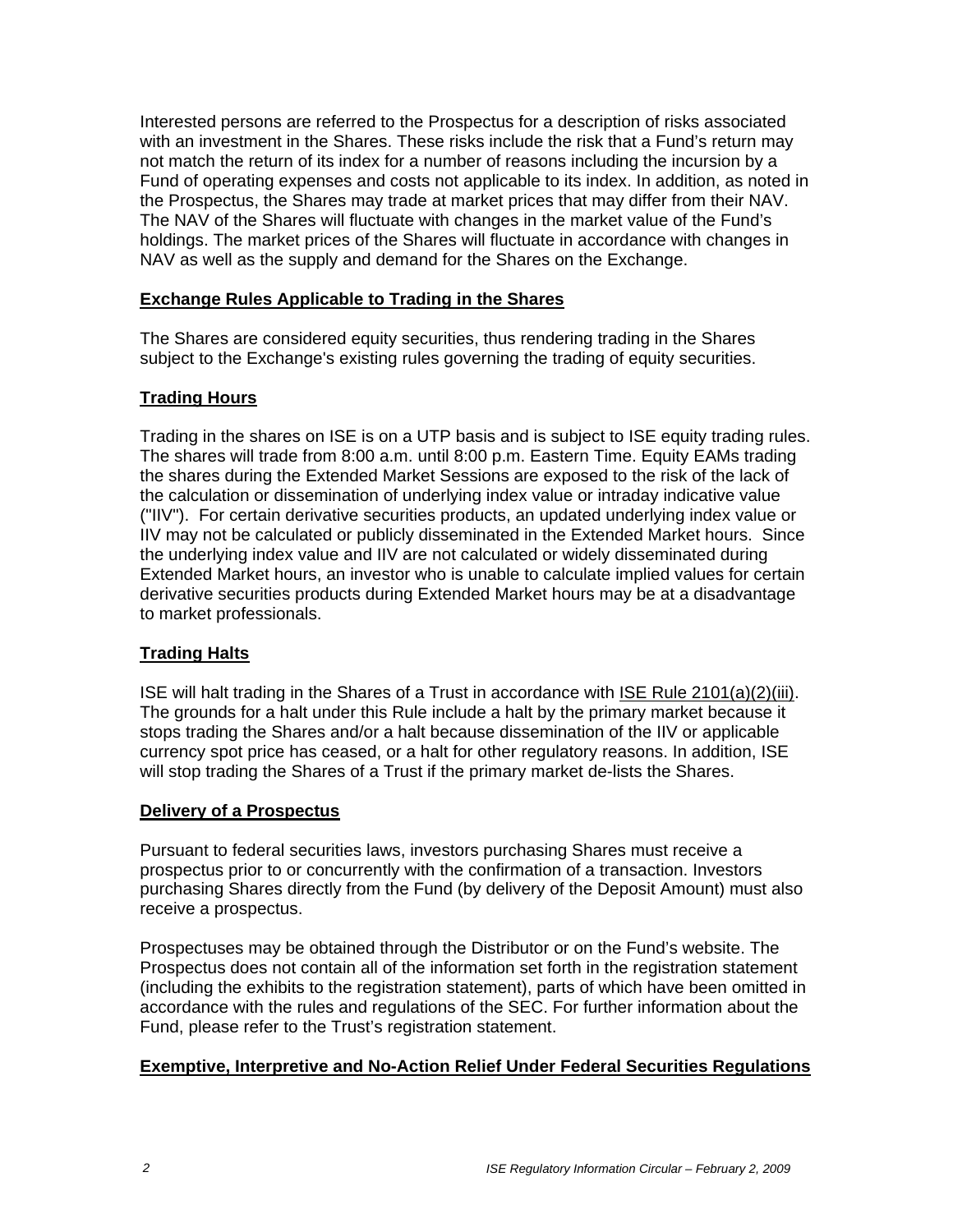The Commission has issued letters (together, the "No- Action Letters") granting exemptive, interpretive and no-action relief from certain provisions of and rules under the Securities Exchange Act of 1934 for exchange-traded funds listed and traded on a registered national securities exchange that meet certain criteria. The Funds qualify for the relief granted in the No- Action Letters, a description of which follows.

### **Regulation M Exemptions**

Generally, Rules 101 and 102 of Regulation M prohibit any "distribution participant" and its "affiliated purchasers" from bidding for, purchasing, or attempting to induce any person to bid for or purchase any security which is the subject of a distribution until after the applicable restricted period, except as specifically permitted in Regulation M. The provisions of the Rules apply to underwriters, prospective underwriters, brokers, dealers, and other persons who have agreed to participate or are participating in a distribution of securities.

The Commission issued a No-Action Letter by which persons participating in a distribution of shares of a fund may engage in secondary market transactions in such shares during their participation in such a distribution, despite the requirements of from Rule 101 under Regulation M. In addition, the SEC has permitted persons who may be deemed to be participating in the distribution of shares of a fund (i) to purchase securities for the purpose of purchasing creation unit aggregations of fund shares and (ii) to tender securities for redemption in Creation Unit Aggregations. Further, the Commission has clarified that the tender of fund shares to the Fund for redemption does not constitute a bid for or purchase of any of the Funds' securities during the restricted period of Rule 101. The Commission has issued a No-Action Letter to paragraph (e) of Rule 102 under Regulation M which allow the redemption of fund shares in creation unit aggregations during the continuous offering of shares.

## **Customer Confirmations for Creation or Redemption of Fund Shares (SEC Rule 10b-10)**

Broker–dealers who handle purchases or redemptions of Fund shares in Creation Units for customers will be permitted to provide such customers with a statement of the number of Creation Unit Aggregations created or redeemed without providing a statement of the identity, number and price of shares of the individual securities tendered to the Fund for purposes of purchasing creation unit aggregations ("Deposit Securities") or the identity, number and price of shares to be delivered by the Trust to the redeeming holder ("Redemption Securities"). The composition of the securities required to be tendered to the Fund for creation purposes and of the securities to be delivered on redemption will be disseminated each business day and will be applicable to requests for creations or redemption, as the case may be, on that day. This exemptive relief under Rule 10b-10 with respect to creations and redemptions is subject to the following conditions:

- 1) Confirmations to customers engaging in creations or redemptions must state that all information required by Rule 10b-10 will be provided upon request;
- 2) Any such request by a customer for information required by Rule 10b-10 will be filed in a timely manner, in accordance with Rule 10b-10(c);
- 3) Except for the identity, number and price of shares of the component securities of the Deposit Securities and Redemption Securities, as described above,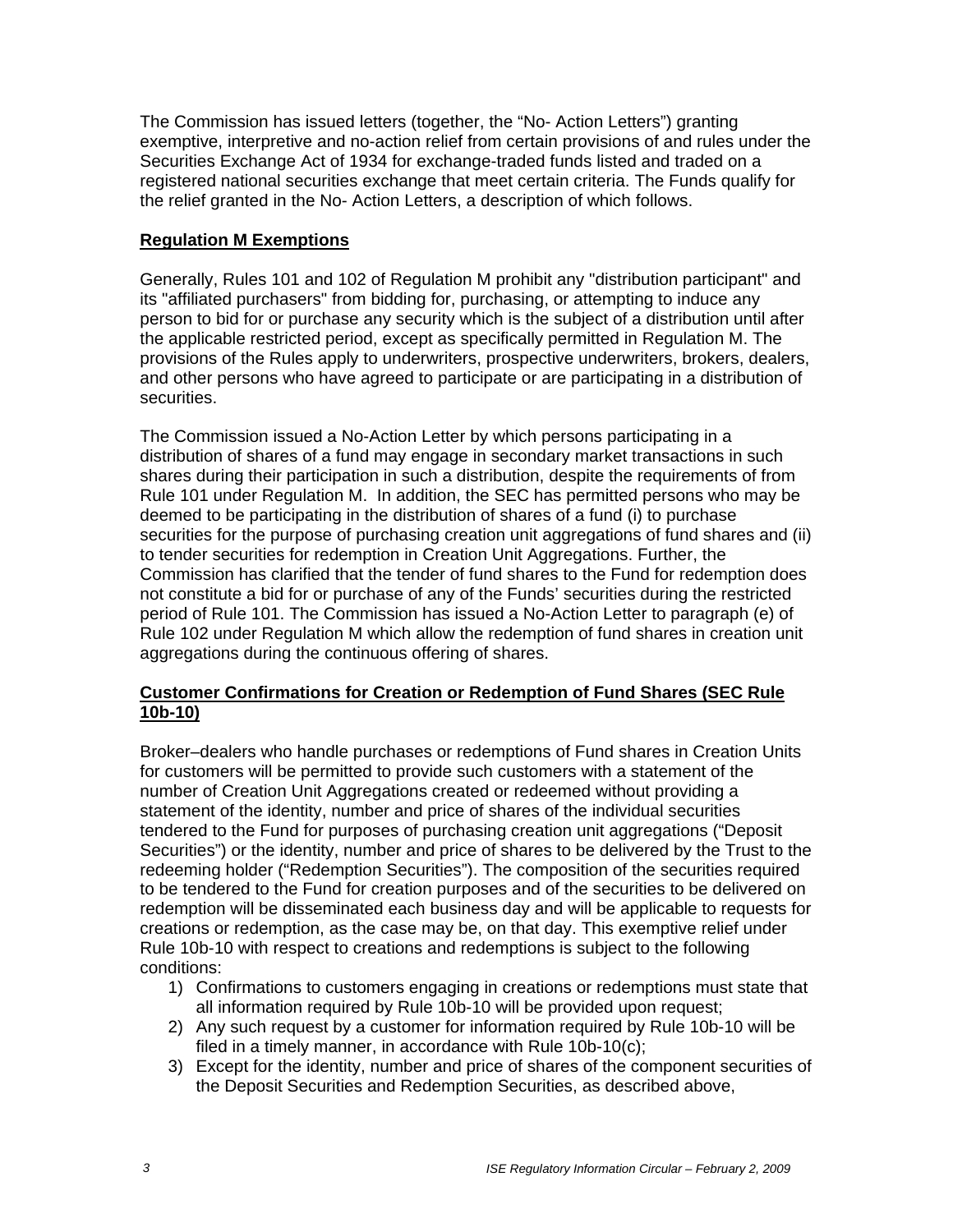confirmations to customers must disclose all other information required by Rule 10b-10(a).

#### **SEC Rule 14e-5**

The Commission has permitted any person acting as a dealer-manager of a tender offer for a component security of fund (1) to redeem fund shares in creation unit aggregations from the issuer that may include a security subject to such tender offer and (2) to purchase fund shares during such tender offer. In addition, a No-Action has been issued under Rule 14e-5 states that if a broker-dealer acting as a dealer-manager of a tender offer for a security of the Fund purchases or arranges to purchase such securities in the secondary market for the purpose of tendering such securities to purchase one or more creation unit aggregations of shares, it must be made in conformance with the following:

- i. such bids or purchases are effected in the ordinary course of business, in connection with a basket of 20 or more securities in which any security that is the subject of a distribution, or any reference security, does not comprise more than 5% of the value of the basket purchased; or
- ii. purchases are effected as adjustments to such basket in the ordinary course of business as a result of a change in the composition of the underlying index; and
- iii. such bids or purchases are not effected for the purpose of facilitating such tender offer.

#### **Section 11(d)(1); SEC Rules 11d1-1 and 11d1-2**

Section 11(d)(1) of the Act generally prohibits a person who is both a broker and a dealer from effecting any transaction in which the broker-dealer extends credit to a customer on any security which was part of a new issue in the distribution of which he participated as a member of a selling syndicate or group within thirty days prior to such transaction. The Commission has clarified that Section 11(d)(1) does not apply to broker-dealers that are not authorized participants (and, therefore, do not create creation unit aggregations) that engage in both proprietary and customer transactions in shares of a fund in the secondary market, and for broker-dealer authorized participants that engage in creations of creation unit aggregations. This relief is subject to specific conditions, including the condition that such broker-dealer (whether or not an authorized participant) does not, directly or indirectly, receive from the fund complex any payment, compensation or other economic incentive to promote or sell the shares of a fund to persons outside the fund complex, other than non-cash compensation permitted under NASD Rule 2830 (I)(5)(A), (B) or (C). See letter dated November 22, 2005 from Brian A Bussey, Assistant Chief Counsel, SEC Division of Market Regulation, to Barclays Global Investors, N.A., dated November 22, 2005. The Commission has issued a No-Action Letter under Section 11(d)(1) of the Act states that broker-dealers may treat shares of a fund, for purposes of Rule 11d1-2, as "securities issued by a registered open-end investment company as defined in the Investment Company Act" and thereby extend credit or maintain or arrange for the extension or maintenance of credit on shares that have been owned by the persons to whom credit is provided for more than 30 days, in reliance on the exemption contained in the rule.

#### **SEC Rule 15c1-5 and 15c1-6**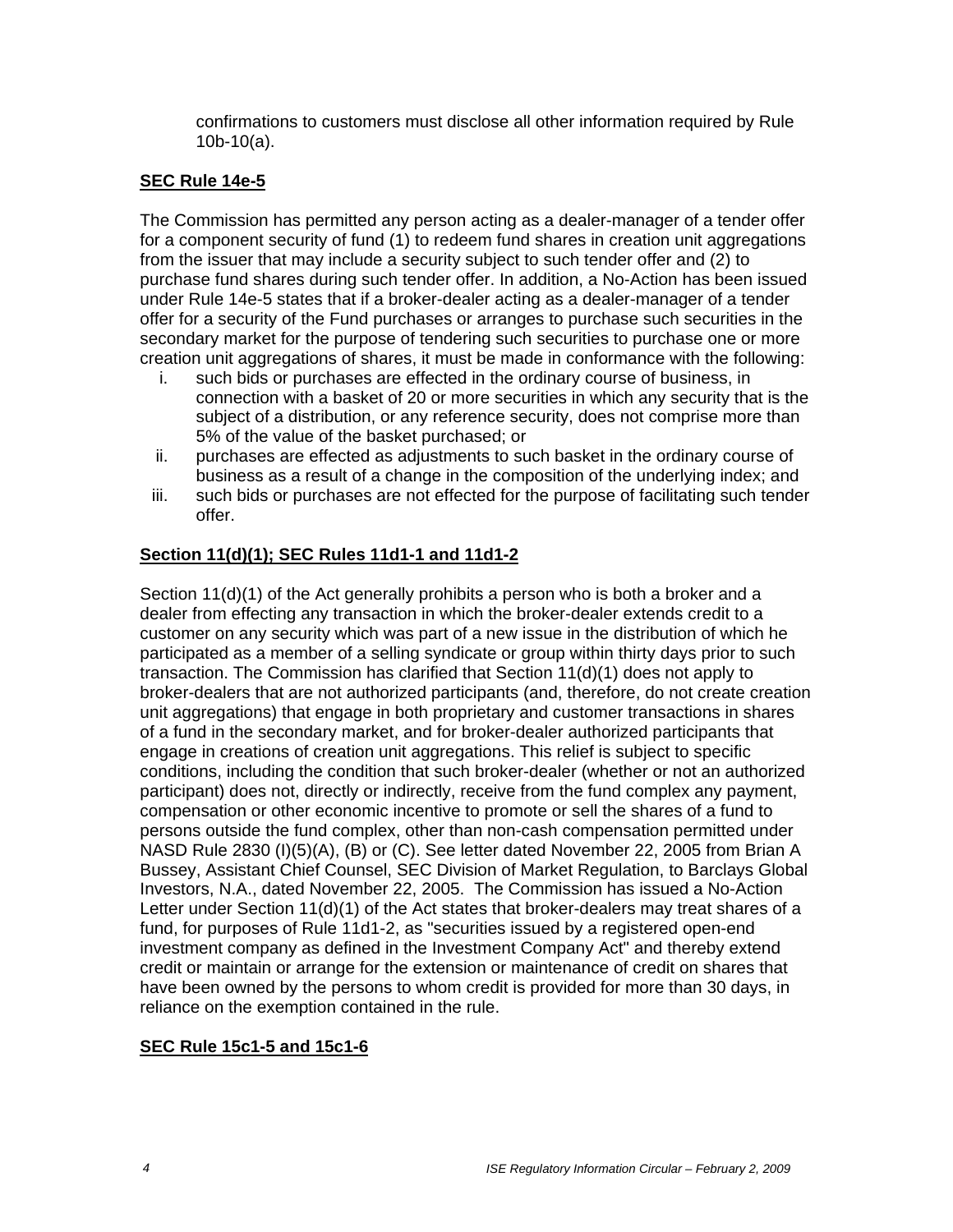The Commission has issued a No-Action letter with respect to Rule 15c1-5 and Rule 15c1-6 as to the required disclosure of control by a broker or dealer with respect to creations and redemptions of fund shares and secondary market transactions therein.

**This Regulatory Information Circular is not a statutory Prospectus. Equity EAMs should consult the Trust's Registration Statement, SAI, Prospectus and the Fund's website for relevant information.**